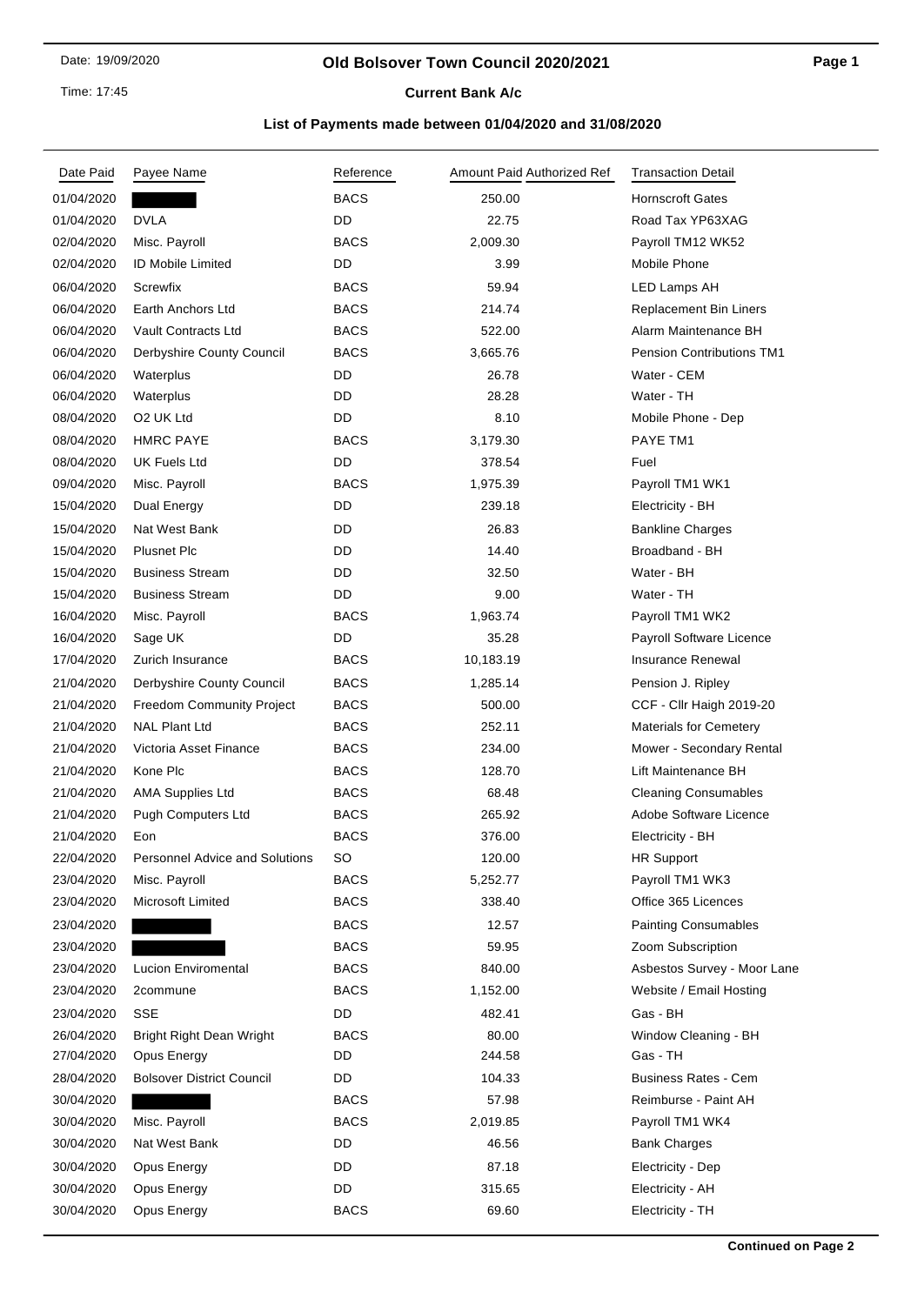Time: 17:45

## **Current Bank A/c**

| Date Paid  | Payee Name                            | Reference   | Amount Paid Authorized Ref | <b>Transaction Detail</b>        |
|------------|---------------------------------------|-------------|----------------------------|----------------------------------|
| 30/04/2020 | Opus Energy                           | DD          | 21.44                      | Electricity - MP                 |
| 30/04/2020 | <b>Plusnet Plc</b>                    | DD          | 114.60                     | Telephone / Internet - TH        |
| 01/05/2020 | <b>DVLA</b>                           | DD          | 22.75                      | Road Tax - YP63XAG               |
| 05/05/2020 | ID Mobile Limited                     | DD          | 3.99                       | Mobile Phone                     |
| 05/05/2020 | UK DMO                                | DD          | 35.54                      | <b>PWLB Repayment</b>            |
| 06/05/2020 | <b>UK Fuels Ltd</b>                   | DD          | 386.92                     | Fuel                             |
| 07/05/2020 | Derbyshire County Council             | <b>BACS</b> | 2,912.26                   | Pension Contributions TM1        |
| 07/05/2020 | <b>HMRC PAYE</b>                      | <b>BACS</b> | 2,952.70                   | PAYE TM1                         |
| 07/05/2020 | Misc. Payroll                         | <b>BACS</b> | 1,963.54                   | Payroll TM2 WK5                  |
| 11/05/2020 | O2 UK Ltd                             | <b>DD</b>   | 9.01                       | Mobile Phone                     |
| 12/05/2020 | Geoff Matthews engineers              | <b>BACS</b> | 57.68                      | Mower / Tractor Parts            |
| 12/05/2020 | <b>AMA Supplies Ltd</b>               | <b>BACS</b> | 164.70                     | <b>Cleaning Consumables</b>      |
| 12/05/2020 | Direct Gas Chesterfield Ltd           | <b>BACS</b> | 354.96                     | Repair Heating Sys - AH          |
| 12/05/2020 | IPI                                   | <b>BACS</b> | 444.00                     | Play Area Inspections            |
| 12/05/2020 | <b>Creative Five</b>                  | <b>BACS</b> | 600.11                     | <b>Banners</b>                   |
| 12/05/2020 | <b>Bolsover District Council</b>      | <b>BACS</b> | 1,684.02                   | <b>Trade Refuse Collection</b>   |
| 12/05/2020 | Freeths                               | <b>BACS</b> | 3,008.40                   | Legal Fees - Oxcroft Land DF     |
| 13/05/2020 | <b>Plusnet Plc</b>                    | <b>DD</b>   | 14.40                      | Internet - BH                    |
| 13/05/2020 | Opus Energy                           | DD          | $-887.47$                  | Refund Electr overcharges - MP   |
| 14/05/2020 | Misc. Payroll                         | <b>BACS</b> | 2,064.76                   | Payroll TM2 WK6                  |
| 15/05/2020 | Nat West Bank                         | DD          | 30.16                      | <b>Bankline Charges</b>          |
| 15/05/2020 | <b>Business Stream</b>                | DD          | 32.50                      | Water - BH                       |
| 15/05/2020 | <b>Business Stream</b>                | DD          | 9.00                       | Water - TH                       |
| 18/05/2020 | Dual Energy                           | DD          | 101.03                     | Electricity - BH                 |
| 18/05/2020 | Sage UK                               | DD          | 35.28                      | Payroll Software                 |
| 19/05/2020 | Wickes                                | <b>BACS</b> | 76.95                      | Paint - AH                       |
| 21/05/2020 | ВT                                    | <b>BACS</b> | 45.46                      | Telephone 01246 828984 AH Fire   |
| 21/05/2020 | Misc. Payroll                         | <b>BACS</b> | 5,274.20                   | Payroll TM2 WK7                  |
| 22/05/2020 | <b>Personnel Advice and Solutions</b> | <b>SO</b>   | 120.00                     | <b>HR Support</b>                |
| 22/05/2020 | ВT                                    | DD          | 45.47                      | Telephone 01246 828133 BH        |
| 26/05/2020 | <b>SSE</b>                            | DD          | 205.66                     | Gas - BH                         |
| 26/05/2020 | Opus Energy                           | <b>DD</b>   | 67.03                      | Gas - TH                         |
| 27/05/2020 | Spaldings                             | <b>BACS</b> | 574.64                     | <b>Mower Parts</b>               |
| 27/05/2020 | <b>ADT Security</b>                   | <b>BACS</b> | 244.38                     | Fire Alarm - AH                  |
| 28/05/2020 | <b>Bolsover District Council</b>      | DD          | 109.00                     | <b>Business Rates - Cemetery</b> |
| 28/05/2020 | Misc. Payroll                         | <b>BACS</b> | 1,963.54                   | Payroll TM2 WK8                  |
| 29/05/2020 | Nat West Bank                         | DD          | 15.75                      | <b>Bank Charges</b>              |
| 01/06/2020 | Opus Energy                           | <b>BACS</b> | 14.11                      | Electricity - MP                 |
| 01/06/2020 | Opus Energy                           | <b>BACS</b> | 18.86                      | Electricity - MP                 |
| 01/06/2020 | Opus Energy                           | <b>BACS</b> | 150.07                     | Electricity - AH                 |
| 01/06/2020 | Opus Energy                           | <b>BACS</b> | 60.14                      | Electricity - TH                 |
| 01/06/2020 | Opus Energy                           | <b>BACS</b> | 65.77                      | Electricity - Depot              |
| 01/06/2020 | <b>DVLA</b>                           | <b>DD</b>   | 22.75                      | Road Tax YP63XAG                 |
| 02/06/2020 | Agrovista                             | <b>BACS</b> | 183.20                     | Grass Seed / Weed Chemicals      |
| 02/06/2020 | <b>Barrie Woodcock</b>                | <b>BACS</b> | 131.25                     | Internal Audit                   |
| 02/06/2020 | Cllr. D. Adams                        | <b>BACS</b> | 90.00                      | CCF - Sewing Group               |
| 02/06/2020 | Geoxphere                             | <b>BACS</b> | 216.00                     | <b>GIS Software Licence</b>      |
|            |                                       |             |                            |                                  |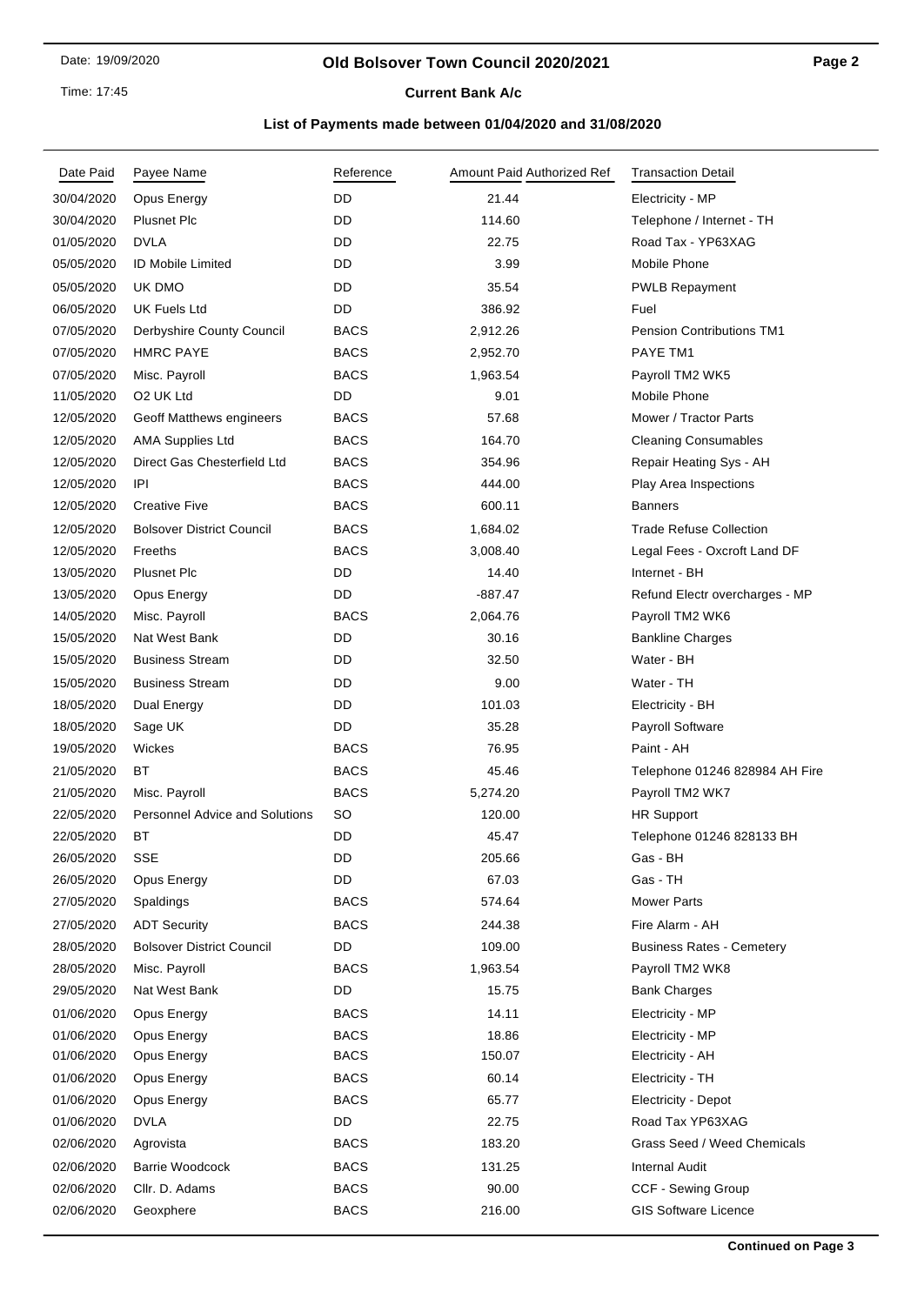## Time: 17:45

# **Current Bank A/c**

| Date Paid  | Payee Name                            | Reference   | Amount Paid Authorized Ref | <b>Transaction Detail</b>        |
|------------|---------------------------------------|-------------|----------------------------|----------------------------------|
| 02/06/2020 | Hollinsend Fire Safety Ltd            | <b>BACS</b> | 348.24                     | Fire Extinguisher Checks / Rep   |
| 02/06/2020 | Clerk                                 | <b>BACS</b> | 395.90                     | Expenses 1/4/19-31/5/20          |
| 02/06/2020 | <b>Freedom Community Project</b>      | <b>BACS</b> | 500.00                     | CCF - Cllr Stothard - Freedom    |
| 02/06/2020 | <b>Balmers GM</b>                     | <b>BACS</b> | 651.00                     | <b>Stihl Brushcutter</b>         |
| 02/06/2020 | Platinum Street Lighting Solut        | <b>BACS</b> | 465.05                     | Repairs to lighting - Vale Par   |
| 02/06/2020 | <b>Rialtas Business Solutions</b>     | <b>BACS</b> | 672.00                     | RBS Year end closedown           |
| 02/06/2020 | <b>Mansfield Plastic Fabrications</b> | <b>BACS</b> | 76.80                      | Acrylic Screen for Counter       |
| 02/06/2020 | <b>Plusnet Plc</b>                    | DD          | 47.59                      | Telephone / Internet - TH        |
| 03/06/2020 | ВT                                    | DD          | 45.47                      | Telephone - AH Lift              |
| 03/06/2020 | ВT                                    | DD          | 45.47                      | Telephone - BH Alarm             |
| 03/06/2020 | <b>ID Mobile Limited</b>              | DD          | 3.99                       | Mobile Phone                     |
| 04/06/2020 | Misc. Payroll                         | <b>BACS</b> | 2,030.78                   | Payroll TM2 WK9                  |
| 09/06/2020 | <b>Water Plus</b>                     | DD          | 59.46                      | Water Charges - BH               |
| 09/06/2020 | <b>Water Plus</b>                     | DD          | 42.50                      | Water Charges - SHR              |
| 09/06/2020 | <b>Land Registry</b>                  | DD          | 3.00                       | LR Search Fee                    |
| 09/06/2020 | O <sub>2</sub> UK Ltd                 | DD          | 8.09                       | Mobile Phone                     |
| 10/06/2020 | <b>UK Fuels Ltd</b>                   | DD          | 433.67                     | Fuel                             |
| 11/06/2020 | Misc. Purchases                       | <b>BACS</b> | 15.10                      | Paint Brushes / Rollers - AH     |
| 11/06/2020 | Misc. Payroll                         | <b>BACS</b> | 1,984.06                   | Payroll TM3 WK10                 |
| 12/06/2020 | <b>LITE Limited</b>                   | <b>BACS</b> | 2,260.50                   | Christmas Lights Payment 1/3     |
| 12/06/2020 | <b>Plusnet Plc</b>                    | DD          | 14.40                      | Broadband - BH                   |
| 15/06/2020 | <b>Business Stream</b>                | DD          | 28.00                      | Water Charges - BH               |
| 15/06/2020 | <b>Business Stream</b>                | <b>BACS</b> | 9.00                       | Water Charges - TH               |
| 15/06/2020 | Dual Energy                           | DD          | 122.10                     | Electricity - BH                 |
| 15/06/2020 | <b>Water Plus</b>                     | DD          | 58.73                      | Water Charges - TH               |
| 15/06/2020 | <b>Water Plus</b>                     | DD          | 17.83                      | Water Charges - CEM              |
| 15/06/2020 | Nat West Bank                         | DD          | 23.50                      | <b>Bankline Charges</b>          |
| 16/06/2020 | Derbyshire County Council             | <b>BACS</b> | 3,414.92                   | <b>Pension Contributions TM2</b> |
| 16/06/2020 | <b>HMRC PAYE</b>                      | <b>BACS</b> | 3,485.58                   | PAYE TM2                         |
| 16/06/2020 | Sage UK                               | DD          | 35.28                      | Payroll Software Licence         |
| 18/06/2020 | Misc. Payroll                         | BACS        | 1,991.50                   | Payroll TM3 WK11                 |
| 18/06/2020 | Misc. Purchases                       | <b>BACS</b> | 215.21                     | Misc. Purchases                  |
| 22/06/2020 |                                       | 6851        | 100.00                     | Cleaning - TH                    |
| 22/06/2020 | SSE                                   | DD          | 102.11                     | Electricity - BH                 |
| 22/06/2020 | <b>Personnel Advice and Solutions</b> | SO.         | 120.00                     | <b>HR Support</b>                |
| 24/06/2020 | Misc. Purchase                        | <b>BACS</b> | 5.00                       | Air Fresheners - AH              |
| 24/06/2020 | Misc. Purchases                       | <b>BACS</b> | 27.98                      | Paint - AH                       |
| 25/06/2020 | Opus Energy                           | DD          | 20.23                      | Gas - TH                         |
| 25/06/2020 | Madame Crepe                          | <b>BACS</b> | 100.00                     | Refund FDF20                     |
| 25/06/2020 | <b>Robert Samuals</b>                 | <b>BACS</b> | 150.00                     | Refund FDF20                     |
| 25/06/2020 | Misc. Payroll                         | <b>BACS</b> | 5,225.01                   | Payroll TM3 WK12                 |
| 29/06/2020 | <b>Bolsover District Council</b>      | DD          | 109.00                     | <b>Business Rates</b>            |
| 30/06/2020 | Nat West Bank                         | DD          | 11.20                      | <b>Bank Charges</b>              |
| 30/06/2020 | <b>Plusnet Plc</b>                    | DD          | 47.59                      | Telephone / Internet - TH        |
| 30/06/2020 | Opus Energy                           | DD          | 51.16                      | Electricity - TH                 |
| 30/06/2020 | Opus Energy                           | DD          | 17.94                      | Electricity - MP                 |
| 30/06/2020 | Opus Energy                           | DD          | 174.30                     | Electricity - AH                 |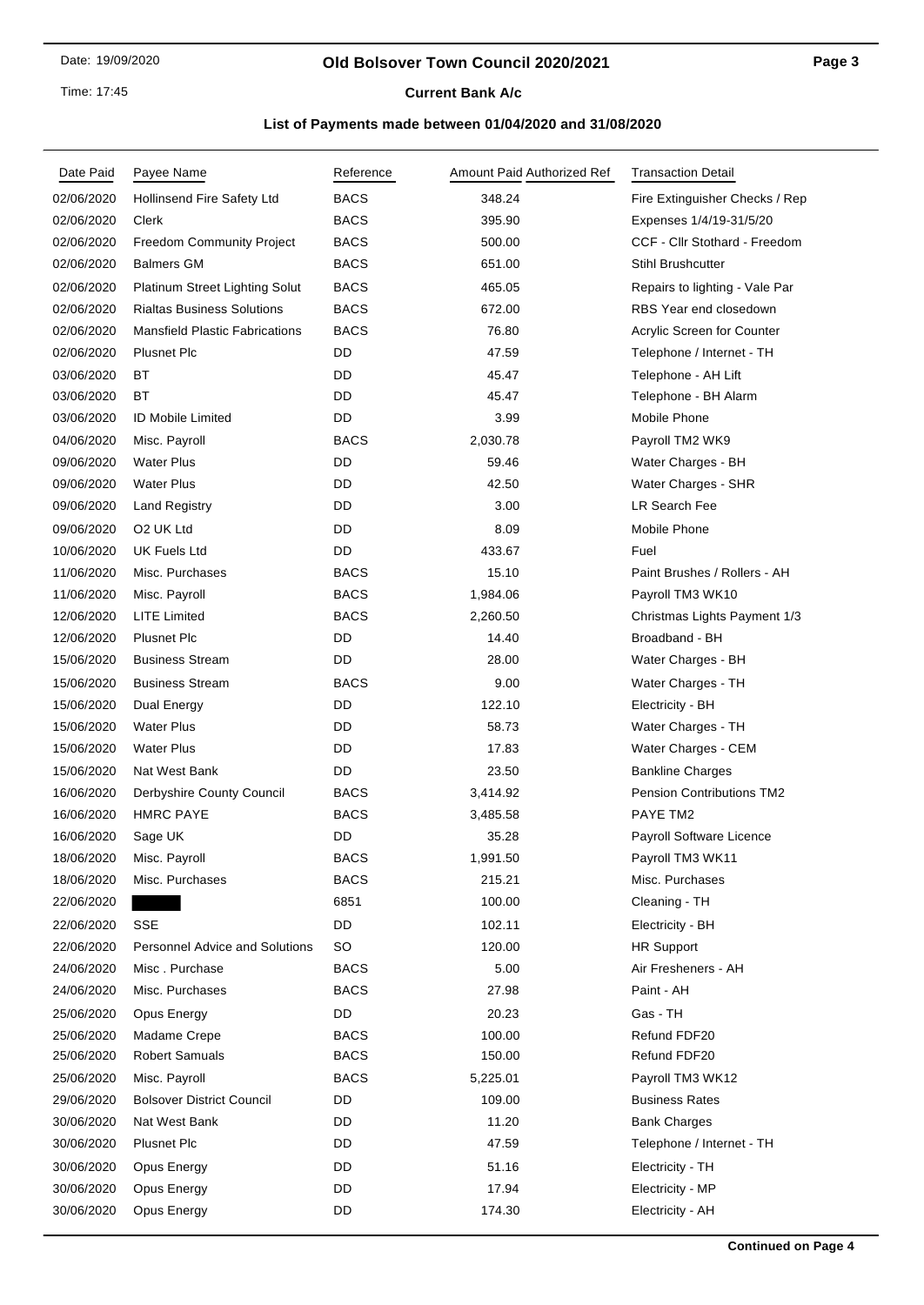Time: 17:45

# **Current Bank A/c**

| Date Paid  | Payee Name                            | Reference   | Amount Paid Authorized Ref | <b>Transaction Detail</b>        |
|------------|---------------------------------------|-------------|----------------------------|----------------------------------|
| 30/06/2020 | Opus Energy                           | <b>BACS</b> | 53.01                      | Electricity - Depot              |
| 30/06/2020 | <b>Land Registry</b>                  | DD          | 3.00                       | Search Fee                       |
| 01/07/2020 | Spaldings                             | <b>BACS</b> | 48.36                      | <b>Maintenance Parts</b>         |
| 01/07/2020 | <b>Lucion Environmental</b>           | <b>BACS</b> | 300.00                     | Asbestos Survey - ML Conclusio   |
| 01/07/2020 | <b>Trueman Tree Services</b>          | <b>BACS</b> | 948.00                     | Tree Surveys - HP/ CH            |
| 01/07/2020 | W H Buck and Son                      | <b>BACS</b> | 1,425.60                   | Raised Flower Beds - Cairns      |
| 01/07/2020 | Wellbeck estate Company               | <b>BACS</b> | 168.10                     | Rent - Vale Park                 |
| 01/07/2020 | <b>NAL Plant Ltd</b>                  | <b>BACS</b> | 13.50                      | Cement                           |
| 01/07/2020 | <b>DVLA</b>                           | 22.75       | 22.75                      | Road Tax YP63XAG                 |
| 02/07/2020 | Misc. Payroll                         | <b>BACS</b> | 1,963.54                   | Payroll TM3 WK13                 |
| 03/07/2020 | <b>Junction Arts</b>                  | <b>BACS</b> | 4,500.00                   | Lantern Parade                   |
| 03/07/2020 | Solstice Heritage LLP                 | <b>BACS</b> | 1,524.00                   | Depot - BDC Planning Requireme   |
| 03/07/2020 | Geldards LLP                          | <b>BACS</b> | 487.20                     | Legal Fees - Moor Lane           |
| 03/07/2020 | Low Road Nursery                      | <b>BACS</b> | 142.00                     | Plants                           |
| 03/07/2020 | <b>Bright Wright</b>                  | <b>BACS</b> | 120.00                     | Window Cleaning                  |
| 03/07/2020 | Banner Box                            | <b>BACS</b> | 105.84                     | Flag                             |
| 03/07/2020 |                                       | <b>BACS</b> | 34.58                      | CCF - Cllr Jeffrey               |
| 03/07/2020 | David Gale Landscaping                | <b>BACS</b> | 60.00                      | Maintenance - Castle Lane        |
| 03/07/2020 | <b>ID Mobile Limited</b>              | DD          | 3.99                       | Mobile Phone - Office            |
| 06/07/2020 | Post Office                           | 6853        | 130.00                     | <b>Stamps</b>                    |
| 06/07/2020 | Misc. Purchases                       | 6854        | 120.00                     | Office Cleaning                  |
| 08/07/2020 | UK Fuels Ltd                          | DD          | 345.32                     | Fuel                             |
| 08/07/2020 | O <sub>2</sub> UK Ltd                 | DD          | 8.30                       | Mobile Phone - Depot             |
| 09/07/2020 | Misc. Payroll                         | <b>BACS</b> | 2,033.76                   | Payroll TM4 WK14                 |
| 10/07/2020 | <b>HMRC PAYE</b>                      | <b>BACS</b> | 2,921.53                   | PAYE TM3                         |
| 10/07/2020 | Derbyshire County Council             | <b>BACS</b> | 2,894.72                   | <b>Pension Contributions TM3</b> |
| 13/07/2020 | <b>Plusnet Plc</b>                    | <b>BACS</b> | 14.40                      | Internet - BH                    |
| 15/07/2020 | <b>Creative Building Projects</b>     | <b>BACS</b> | 52,631.17                  | Depot Building                   |
| 15/07/2020 | Opus Energy                           | DD          | $-47.14$                   | Electricity - MP                 |
| 15/07/2020 | Nat West Bank                         | DD          | 26.46                      | <b>Bankline Charges</b>          |
| 15/07/2020 | <b>Business Stream</b>                | DD          | 28.00                      | Water Charges - BH               |
| 15/07/2020 | <b>Business Stream</b>                | DD          | 15.57                      | Water Charges - TH               |
| 15/07/2020 | Dual Energy                           | DD          | 129.33                     | Electricity - BH                 |
| 16/07/2020 | Misc. Payroll                         | <b>BACS</b> | 1,963.54                   | Payroll TM4 WK15                 |
| 16/07/2020 | Sage UK                               | DD          | 35.28                      | Payroll Software                 |
| 22/07/2020 | <b>Personnel Advice and Solutions</b> | SO          | 120.00                     | <b>HR Services</b>               |
| 23/07/2020 | Misc. Purchase                        | <b>BACS</b> | 112.31                     | <b>Paint and Consumables</b>     |
| 23/07/2020 | Misc. Payroll                         | <b>BACS</b> | 5,257.74                   | Payroll TM4 WK16                 |
| 23/07/2020 | SSE                                   | DD          | 90.62                      | Gas - BH                         |
| 27/07/2020 | <b>Office Supplies For Industry</b>   | <b>BACS</b> | 22.50                      | <b>Office Supplies</b>           |
| 27/07/2020 | <b>NAL Plant Ltd</b>                  | <b>BACS</b> | 34.50                      | Cement / Ballast                 |
| 27/07/2020 | Spaldings                             | <b>BACS</b> | 125.26                     | Machinery Servicing / Repairs    |
| 27/07/2020 | <b>AMA Supplies Ltd</b>               | <b>BACS</b> | 141.03                     | <b>Cleaning Materials</b>        |
| 27/07/2020 | W H Buck and Sons                     | <b>BACS</b> | 222.00                     | Repair - AH Roof                 |
| 27/07/2020 | City Hygiene Services Ltd             | <b>BACS</b> | 466.20                     | Sanitary waste Disposal          |
| 27/07/2020 | Derbyshire Ass'n Local Council        | <b>BACS</b> | 1,355.67                   | <b>DALC Membership</b>           |
| 27/07/2020 | <b>Gillgrass Nurseries</b>            | <b>BACS</b> | 5,011.80                   | Plants                           |
|            |                                       |             |                            |                                  |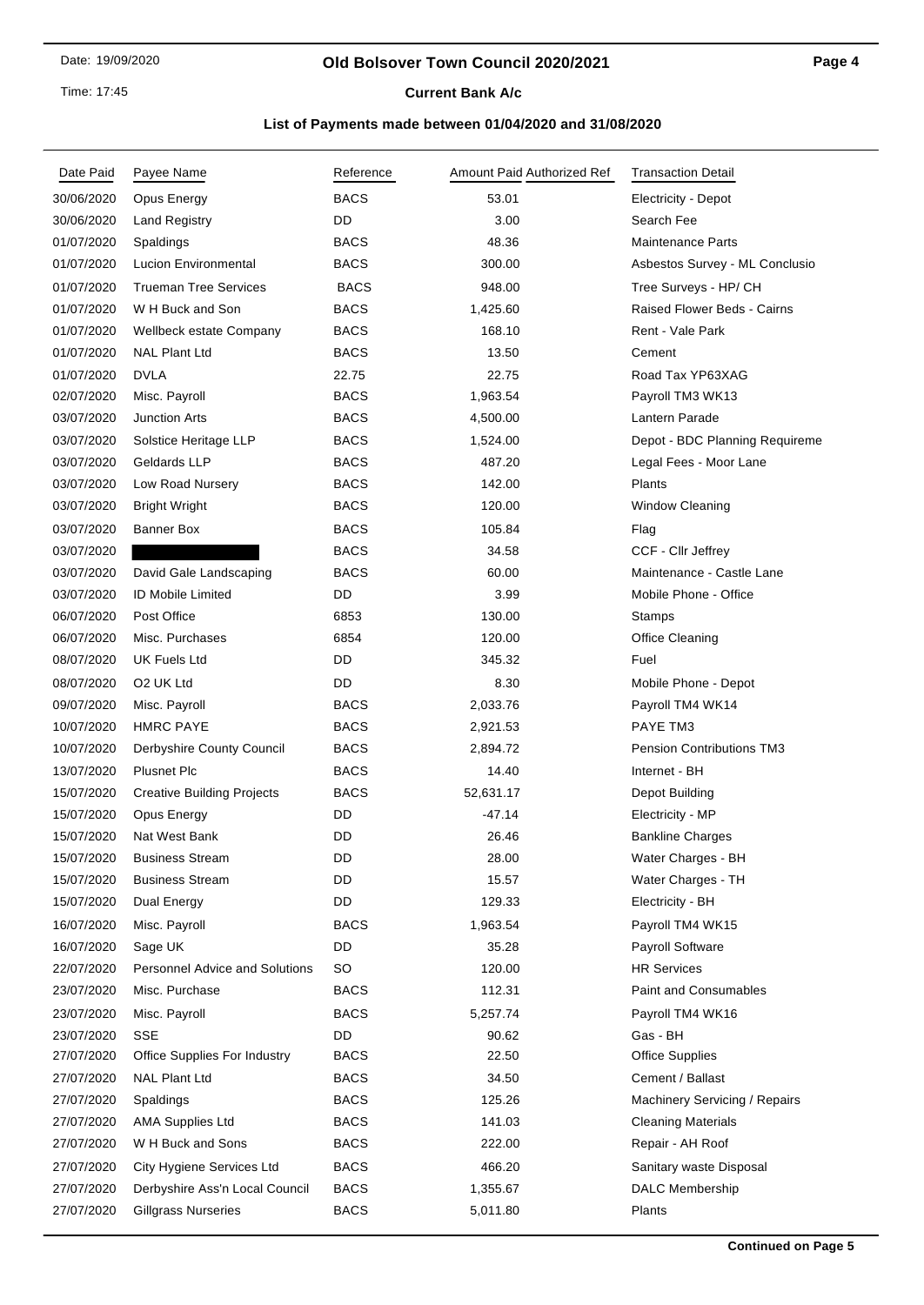Time: 17:45

# **Current Bank A/c**

| Date Paid  | Payee Name                            | Reference   | Amount Paid Authorized Ref | <b>Transaction Detail</b>        |
|------------|---------------------------------------|-------------|----------------------------|----------------------------------|
| 27/07/2020 | <b>Covex Industries Limited</b>       | <b>BACS</b> | 469.71                     | Sanitiser Gel and Dispensers     |
| 27/07/2020 | Opus Energy                           | DD          | 6.88                       | Gas - TH                         |
| 27/07/2020 | <b>Gillgrass Nurseries</b>            | <b>BACS</b> | 72.00                      | <b>Plant Feed</b>                |
| 28/07/2020 | <b>Bolsover District Council</b>      | DD          | 109.00                     | <b>Business Rates - Cemetery</b> |
| 30/07/2020 | Misc. Payroll                         | <b>BACS</b> | 2,008.60                   | Payroll TM4 WK17                 |
| 30/07/2020 | Opus Energy                           | DD          | 48.44                      | <b>Electricity - Depot</b>       |
| 30/07/2020 | Opus Energy                           | DD          | 17.03                      | Electricity - MP                 |
| 30/07/2020 | Opus Energy                           | DD          | 12.27                      | Electricity - MP                 |
| 30/07/2020 | Opus Energy                           | DD          | 56.34                      | Electricity - TH                 |
| 30/07/2020 | Opus Energy                           | DD          | 282.48                     | Electricity - AH                 |
| 30/07/2020 | Plusnet Plc                           | DD          | 47.71                      | Phone / Internet - TH            |
| 31/07/2020 | Nat West Bank                         | DD          | 35.44                      | <b>Bank Charges</b>              |
| 03/08/2020 | <b>DVLA</b>                           | DD          | 22.75                      | Road Tax YP63XAG                 |
| 04/08/2020 | <b>ID Mobile Limited</b>              | DD          | 3.99                       | Mobile Phone                     |
| 04/08/2020 | Refund                                | <b>BACS</b> | 130.00                     | Refund FDF20                     |
| 05/08/2020 | <b>UK Fuels Ltd</b>                   | DD          | 243.69                     | Fuel                             |
| 06/08/2020 | Misc. Payroll                         | <b>BACS</b> | 2,032.81                   | Payroll TM5 WK18                 |
| 06/08/2020 |                                       | <b>BACS</b> | 20.00                      | Office Cleaning                  |
| 07/08/2020 | O <sub>2</sub> UK Ltd                 | DD          | 8.30                       | Mobile Phone                     |
| 10/08/2020 | Derbyshire County Council             | <b>BACS</b> | 2,905.93                   | <b>Pension Contributions TM4</b> |
| 10/08/2020 | <b>HMRC PAYE</b>                      | <b>BACS</b> | 2,978.17                   | PAYE TM4                         |
| 12/08/2020 | <b>Plusnet Plc</b>                    | DD          | 14.40                      | Internet - BH                    |
| 13/08/2020 |                                       | <b>BACS</b> | 20.00                      | Office Cleaning                  |
| 13/08/2020 | Misc. Payroll                         | <b>BACS</b> | 2,046.14                   | Payroll TM5 WK19                 |
| 17/08/2020 | Nat West Bank                         | DD          | 32.38                      | <b>Bankline Charges</b>          |
| 17/08/2020 | Sage UK                               | DD          | 34.09                      | Payroll Software                 |
| 17/08/2020 | <b>Business Stream</b>                | <b>BACS</b> | 28.00                      | <b>Water Charges</b>             |
| 17/08/2020 | <b>Business Stream</b>                | <b>BACS</b> | 18.00                      | Water - TH                       |
| 17/08/2020 | Dual Energy                           | DD          | 144.13                     | Electricity - BH                 |
| 20/08/2020 | Misc. Payroll                         | <b>BACS</b> | 5,199.11                   | Payroll TM5 WK20                 |
| 20/08/2020 |                                       | <b>BACS</b> | 20.00                      | Offiec Cleaning                  |
| 21/08/2020 | ВT                                    | DD          | 45.46                      | Phone - 828984 AH Fire           |
| 24/08/2020 | <b>SSE</b>                            | DD          | 83.71                      | Gas - BH                         |
| 24/08/2020 | <b>BT</b>                             | DD          | 45.47                      | Telephone - BH Lift 828133       |
| 24/08/2020 | <b>Personnel Advice and Solutions</b> | SO          | 120.00                     | <b>HR Services</b>               |
| 25/08/2020 | <b>Land Registry</b>                  | DD          | 15.00                      | Search Fees                      |
| 25/08/2020 | Opus Energy                           | DD          | 0.90                       | Gas - TH                         |
| 25/08/2020 | Fire and Light Ltd                    | <b>BACS</b> | 1,404.39                   | Repairs Fire Alarm BH            |
| 25/08/2020 | Derbyshire County Council             | <b>BACS</b> | 652.88                     | Pension Charges JR               |
| 25/08/2020 | Geldards                              | <b>BACS</b> | 520.80                     | Legal Fees - ML                  |
| 25/08/2020 | <b>Creative Five</b>                  | <b>BACS</b> | 453.12                     | Marketing / PR                   |
| 25/08/2020 | <b>AMA Supplies Ltd</b>               | <b>BACS</b> | 434.82                     | <b>Cleaning Consumables</b>      |
| 25/08/2020 | Clerk                                 | <b>BACS</b> | 332.91                     | Misc. Reimbursements             |
| 25/08/2020 | Konica Minolta                        | BACS        | 72.36                      | Photocopier Toner / Maintenanc   |
| 25/08/2020 | Geoff Matthews engineers              | <b>BACS</b> | 70.75                      | <b>Tractor parts</b>             |
| 25/08/2020 | <b>Creative Building Projects Ltd</b> | <b>BACS</b> | 50,637.45                  | Depot Building                   |
| 25/08/2020 | <b>ADT Fire and Security</b>          | <b>BACS</b> | 459.18                     | Fire Alarm - AH                  |
|            |                                       |             |                            |                                  |